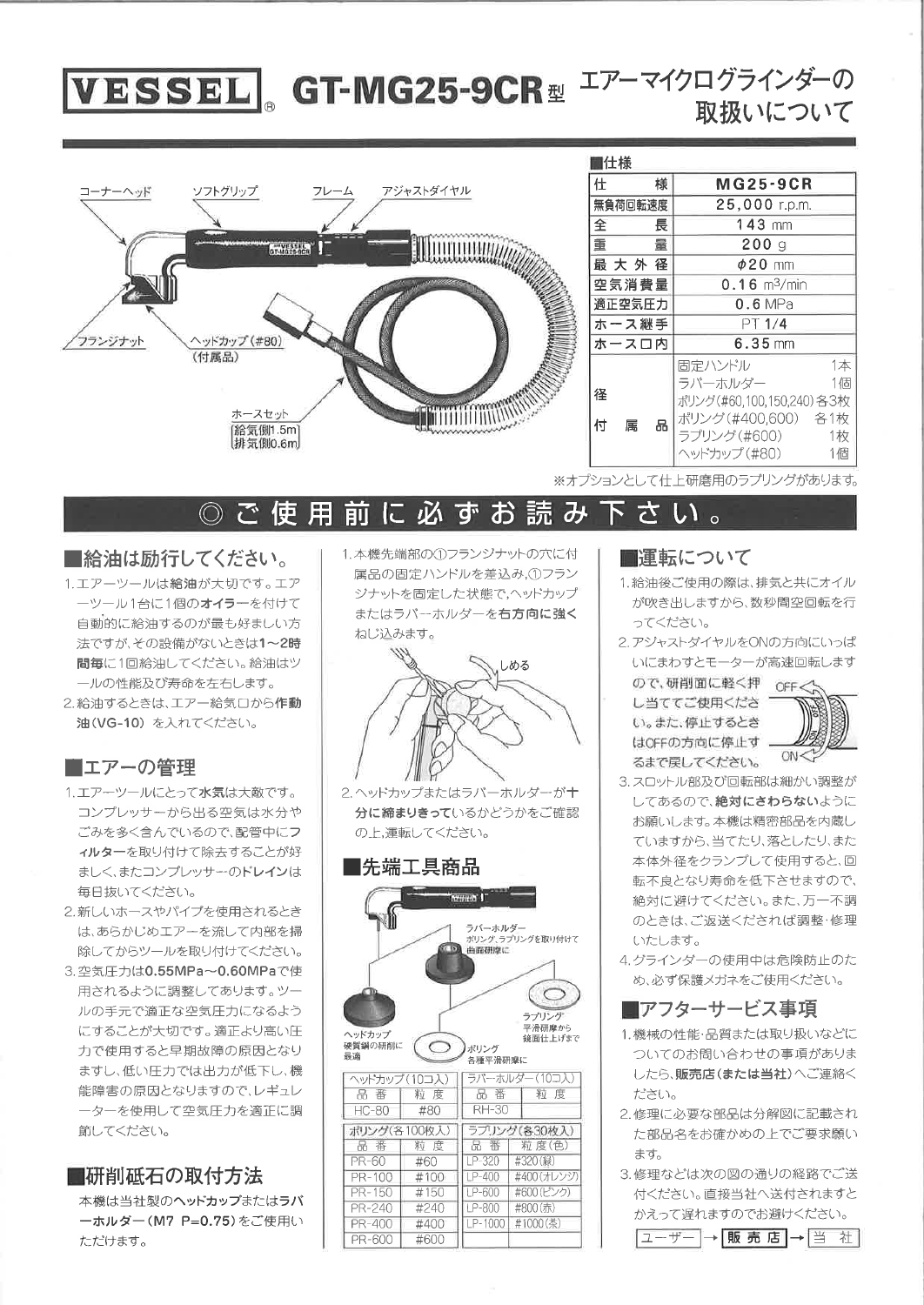## **GT-MG25-9CR 型分解図**



## ■部品表

| 噩景             | 称<br>部品名                             | サイズ                       | 倡数   部品 |  | 部 品<br>名<br>称         | サイズ                        | 借数 都器 |        | 部品<br>名<br>称                     | サイズ           | 1台分 |
|----------------|--------------------------------------|---------------------------|---------|--|-----------------------|----------------------------|-------|--------|----------------------------------|---------------|-----|
|                | フランジナット                              |                           |         |  | 12 ブッシュ               |                            |       |        | 23 0リング                          | S7HS90        |     |
| $\overline{2}$ | コーナースピンドル                            |                           |         |  | $131 - 5 -$           |                            |       |        | 24 0リング                          | <b>S5HS90</b> | 3   |
| 3              | セットナット                               |                           |         |  | 14 ローター羽根             |                            |       |        | 25 0リングカバー                       |               |     |
| $\overline{4}$ | ベアリング                                | 607ZZ                     |         |  | 15 シリンダー (K.P.付)      |                            |       |        | 26 0リング                          | S0-006-18     |     |
| 5              | スピンドルギヤー                             |                           |         |  | (16) シリンダーノックピン       |                            |       |        | SP1.2×12(15に内蔵) (1) 27 アジャストダイヤル |               |     |
| 6              | ベアリング                                | R277                      |         |  | 17 エントプレート(後) (B.B.付) |                            |       |        | 28  フィルター                        |               |     |
|                | 7 コーナーヘッド                            |                           |         |  | (18) ベアリング            | R2ZZ(17に内蔵) (1) 29 ンフトグリップ |       |        |                                  |               |     |
|                | 8 アジャストスペーサー                         |                           |         |  | 19 スペーサー              |                            |       |        |                                  | 給気側 1.5 m     |     |
|                | 9 シュジクギヤー                            |                           |         |  | 20 フレーム               |                            |       |        | 30 ホースセット                        | 排気側 0.6 ml    |     |
|                | ⑩   ベアリング                            | 685ZZ(11に内蔵) (1) 21 給気パイプ |         |  |                       |                            |       | l 31 l | 固定ハンドル                           |               |     |
|                | 11 エンドプレート(前) (B.B.付)                |                           |         |  | 22 アジャストバルブ           |                            |       |        |                                  |               |     |
|                | ※○印につきましては、セット部品ですので、ご注文の際にはご注意願います。 |                           |         |  |                       |                            |       |        |                                  |               |     |



※本書の内容は予告なく変更することがあります。

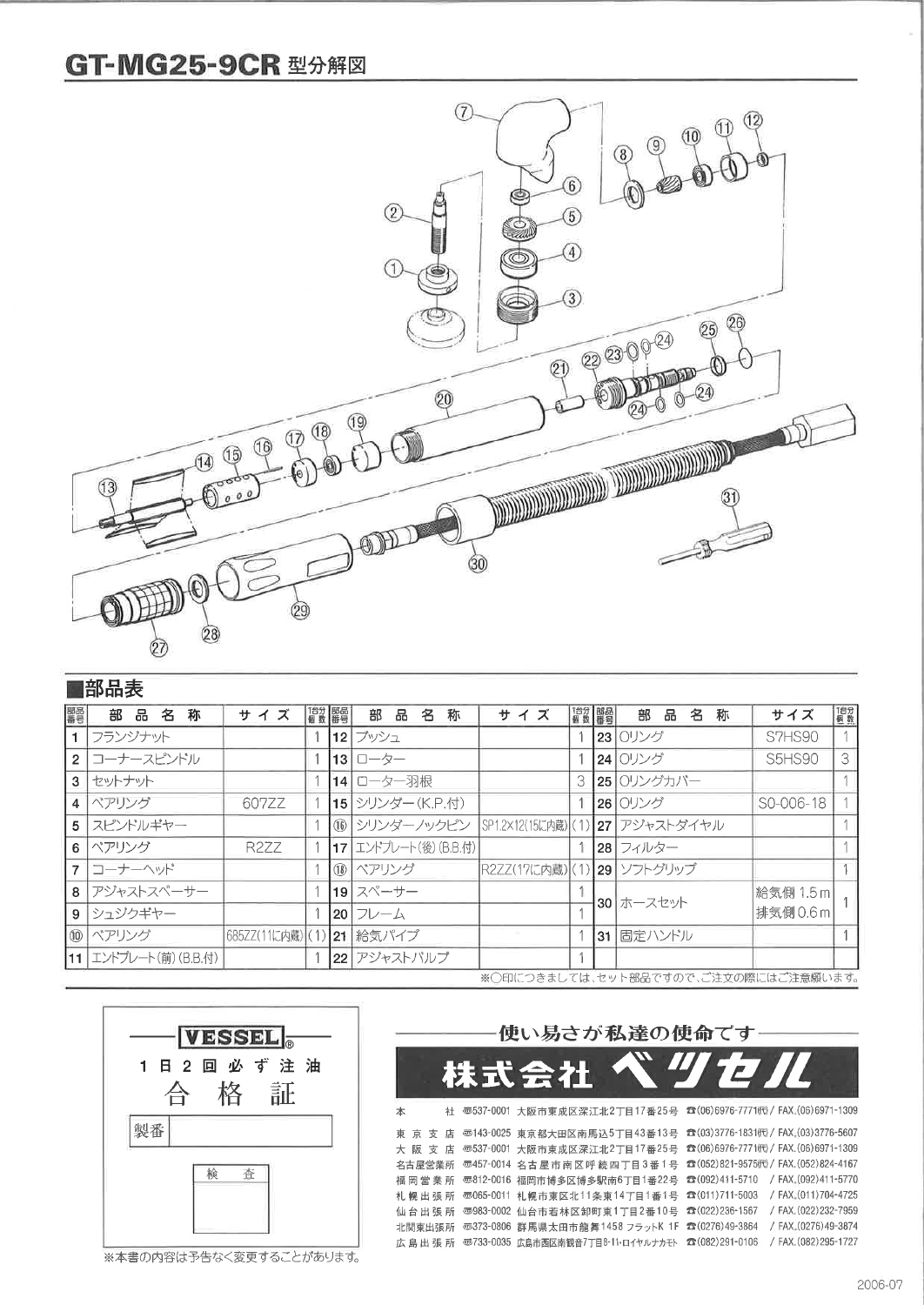

**GT-MG25-9CR AIR MICRO GRINDER**

| Housing, Angle Head | <b>Cushion Grip</b><br>Housing, Main<br>Throttle, Adjustment                                  |
|---------------------|-----------------------------------------------------------------------------------------------|
|                     | GT-WG25-9CR                                                                                   |
| Nut, Flange         | Headcup (#80)<br>(Accessory)                                                                  |
|                     | <b>THEFT TY COONY</b><br>Cape of the<br>Hose Set<br>(Air Inlet - 1.5m)<br>(Air Outlet - 0.6m) |
|                     |                                                                                               |

| <b>SPECIFICATIONS</b>                               | <b>GT-MG25-9CR</b>                                                                                                                                               |
|-----------------------------------------------------|------------------------------------------------------------------------------------------------------------------------------------------------------------------|
| <b>FREE SPEED</b>                                   | 25,000 r.p.m.                                                                                                                                                    |
| <b>OVERALL LENGTH</b>                               | 143 mm                                                                                                                                                           |
| WEIGHT                                              | 200 g                                                                                                                                                            |
| <b>FRAME DIAMETER</b>                               | 20 mm                                                                                                                                                            |
| AIR CONSUMPTION                                     | $0.16$ m $3/$ min                                                                                                                                                |
| <b>RECOMMENDED</b><br><b>AIR</b><br><b>PRESSURE</b> | 0.6 MPa                                                                                                                                                          |
| AIR HOSE SIZE                                       | PT 1/4                                                                                                                                                           |
| <b>HOSE INNER DIAMETER</b>                          | 6.35 mm                                                                                                                                                          |
| <b>ACCESSORIES</b>                                  | Drive, Pin Lock 1pc.<br>Rubber Holder1pc.<br>PO-Ring (#60,100,150,240)<br>3pc. each<br>PO-Ring (#400,600)  1pc. Each<br>Lap Ring (#600)1pc.<br>Headcup (#80)1pc. |

#### **SAFETY INSTRUCTION AND WARNING**

**FOR YOUR SAFETY, PLEASE FOLLOW INSTRUCTION BELOW AND OPERATION WITHOUT YOUR LOCAL REGULATIONS MAY RESULT IN SERIOUS INJURY.**

- 1. Before mounting grinding wheels and when ever the tool is issued for servicing, please DISCONNECT the tool from air supply and make sure throttle returned to OFF position.
- 2. If any vibration or unusual sound were created, disconnect the air supply IMME- DIATELY for repairing.
- 3. R.P.M. of the grinding wheels must be equal or above to the free speed of our grinder. Please refer to your wheels catalogue for details.
- 4. Check the grinding wheel diameter, shape and permissible overhang. (LESS THAN 13mm)
- 5. Always wear GOGGLES, FACE SHILD and other protective clothing.

### **LUBRICATION**

- 1. Lubrication is indispensable to air tools, especially air micro grinders that are rotating higher R.P.M. The most ideal maintenance is to install one LUBRICATOR to a tool for automatic oil feed, but if it is not available, manual lubrication EVERY 1-2 HOURS is recommendable for long life. And this lubrication lasts the life of tool and to keep the most efficient function of mechanism and lack of lubrication causes the troubles of machine.
- 2. To lubricate, add SPINDLE OIL (VG-10) into the air feed intake.

### **AIR SUPPLY**

- 1. Air tools adversely affected by MOISTURE. Since air from compressor contains much moisture and dust, it is desirable to provide a FILTER and lubricator in the pipe line to remove such undesirable elements. Also take the DRAIN out from air tank every day.
- 2. When using brand new tool or air hose, blow and clean the inside of air hose or pipe before installation. Air Inlet hose must be cleaned in its inside for clean air supplied through the hose. In long use, lots of drain and foreign articles accumulated and possibly makes the inside diameter smaller which may cause of the lower pressure of compressed air to be flowed into the tool.
- 3. Recommend using at air pressure 0.55MPa 0.60MPa at the tool. Excessive, higher air pressure leads to cut the tool life and even dangerous to the operator and lower air pressure will not give enough power which cause of trouble shootings. Use air regulator to adjust air to the correct pressure.

**HOW TO INSTALL THE GRINDING WHEELS** For a main grinder, we recommend our Manufactured Headcup and Rubber Holder (M7 P=0.75) to help your grinding job.

1. Insert Drive Pin, Lock (accessory) into the hole of 1 Nut, Flange and screw Headcup or Rubber Holder in right hand turn with 1 Nut, Flange locked.



2. Before using this grinder, be sure if Headcup or Rubber Holder fastened sufficiently.

### **GRINDING HEAD TOOLS**



| Headcup<br>(10pcs/case)  |      | <b>Rubber Holder</b><br>(10pcs/case) |               |  |  |
|--------------------------|------|--------------------------------------|---------------|--|--|
| Model No.                | Grid | Model No.                            | Grid          |  |  |
| <b>HC-80</b>             | #80  | RH-30                                |               |  |  |
| PO-Ring<br>(100pcs/case) |      | Lap Ring (30pcs/case)                |               |  |  |
| Model No.                | Grid | Model No.                            | Grid          |  |  |
| PR-60                    | #60  | $LP-320$                             | #320 (Green)  |  |  |
| PR-100                   | #100 | $LP-400$                             | #400 (Orange) |  |  |
| PR-150                   | #150 | LP-600                               | #600 (Pink)   |  |  |
| PR-240                   | #240 | LP-800                               | #800 (Red)    |  |  |
| PR-400                   | #400 | LP-1000                              | #1000 (Brown) |  |  |
| PR-600                   | #600 |                                      |               |  |  |

### **OPERATION**

- 1. After lubrication, oil will be discharged in the exhaust upon operation. Flush out air motor for a few seconds.
- 2. The motor starts rotating at high speed when the throttle is turned to ON direction. Use the tool by pressing lightly  $OF < \land$  to be

ground. To stop, turn the throttle to OFF direction.



3. Precise adjustments have been made around the throttle and rotating section. Do not dis assemble under any circumstances. As this tool contains precision parts, avoid striking with other objects, fall or gripping external body by vise or clump. Improper rotation may result shortening life of the tool.